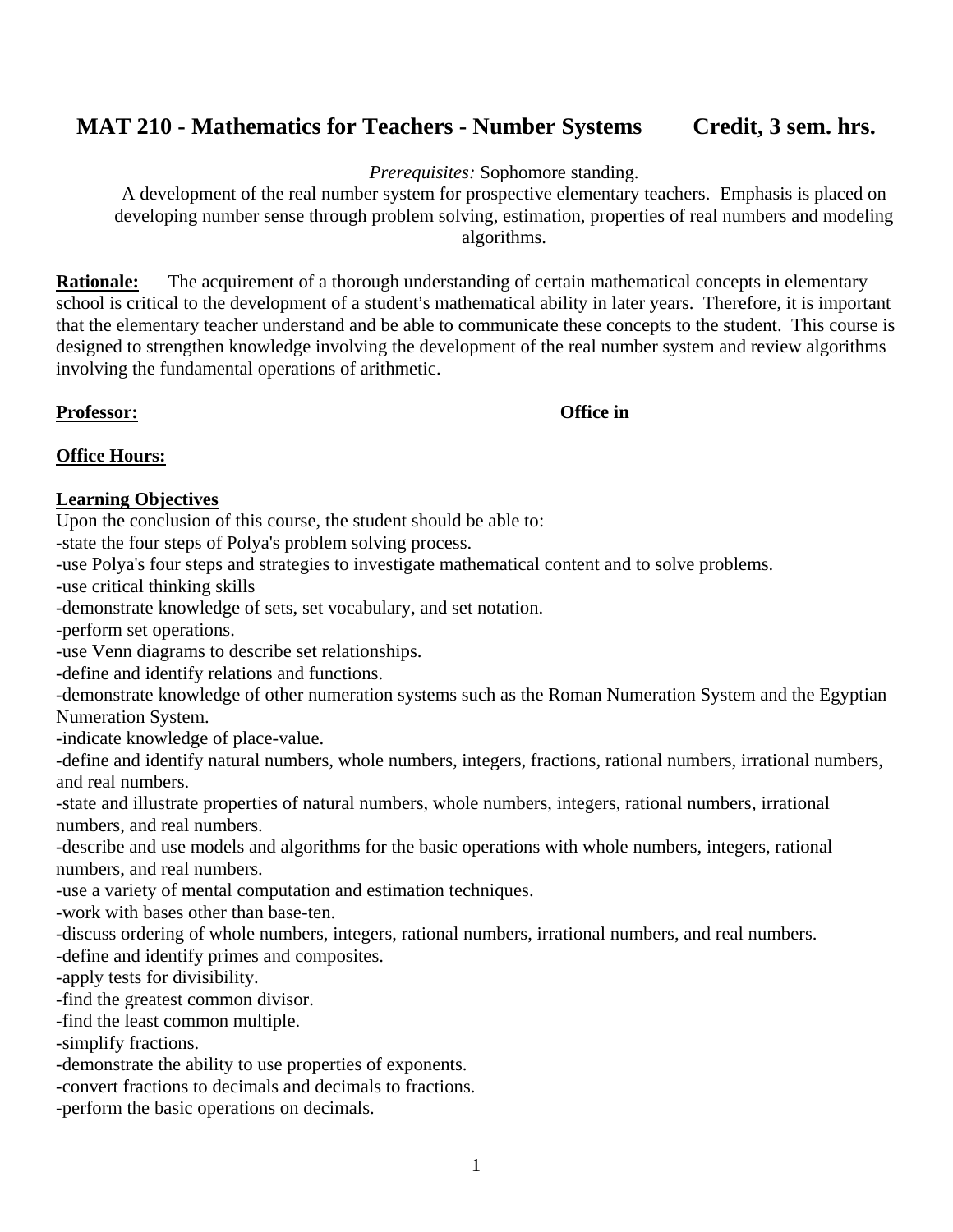-convert decimals and fractions to percents.

-use scientific notation.

-solve simple equations and inequalities.

-use equations and inequalities to solve problems in real-world situations.

- -solve applications involving ratio and proportion.
- -solve applications involving percents.

### **Outline of Topics**

The topics in the course will come from chapters 1-6 in the textbook. Students are expected to read the sections as they are presented and work the problems assigned with the sections.

- A. Polya's Four Steps to Problem Solving A. Operations on Integers
- B. Patterns & techniques of problem solving B. Properties of the Set of Integers
- C. Algebraic Thinking C. Divisibility

### II. Sets, Whole Numbers, and Functions E. GCD & LCM

- A. Describing Sets
- B. Set operations & their properties V. Rational Numbers & Fractions
- C. Operations on Whole numbers A. The Set of Rational Numbers
- 
- 

- 
- 
- C. Mental Math and Estimation C. Percents & Applications
- I. Problem Solving Theory IV. Integers and Number Theory
	- -
		-
	- D. Prime and Composite Numbers
	-
	- -
	- D. Properties of Whole Numbers B. Operations on Rational Numbers
	- E. Functions C. Properties of Rational Numbers
- III. Whole Number Computation VI. Decimals, Percents, and Real Numbers A. Numeration systems A. Operations on Decimals
	- B. Computation Algorithms B. Terminating/nonterminating Decimals
		-
		- D. Real Numbers & their properties

### **Academic Integrity**

Students at Mississippi College are expected to abide by the statements regarding honesty, plagiarism and integrity as discussed edition of the *Mississippi College Undergraduate Catalog*. Tests, quizzes, and reports are assumed to be the student's own work and **cheating/plagiarism in any form will not be tolerated**.

### **Methods of Instruction**

Various instructional procedures are used including lecture, demonstrations using manipulatives, class discussions, student reports, and quizzes. Students are expected to bring a copy of the required text, paper, pencils, and a calculator to each class.

### **Required Practices**

Required practices for successful completion of this course include reading the assigned portions of the text, writing summaries of NCTM journal articles, completion of assigned problems, asking questions in class, and learning to use the calculator to solve problems.

#### **Instructional Materials**

Text: Billstein, R. Liebskind, S. and Lott, J. W. (2010). A Problem Solving Approach to Mathematics (10th ed.) Addison Wesley. ISBN: 13: 978-0-321-57055-0. Calculator.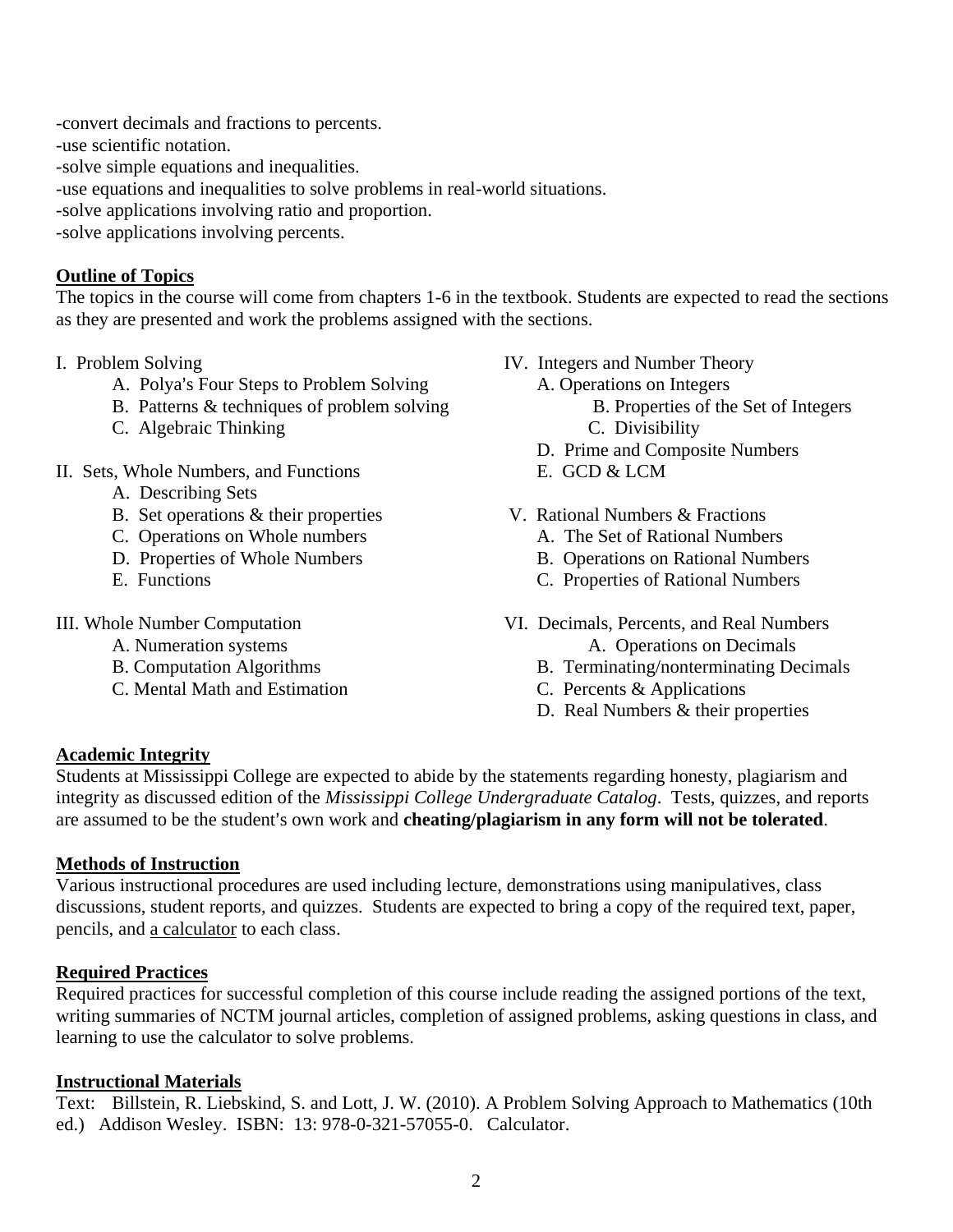### **Assessment**

Assessment is based on **total points** and a basic 10-point scale. Requirements may include: Projects for 20 points each; homework checks or unannounced quizzes on homework for 5 or 10 points each (students with 2 absences or fewer will receive one drop homework grade); group problem solving and/or individual problem solving for 5 or 10 points each; a math journal/diary for 20 points; and 3 tests for 100 points each. The final exam is comprehensive and worth 150 points. Active class participation is expected and will be reflected in the point totals.

90 -100 % of total points  $= A$ 80 - 89 % of total points  $=$  B 70 - 79 % of total points  $= C$ 60 - 69 % of total points  $= D$ Less than 60% of total points  $=$  F

### **Other Policies**

- Students having special requirements because of learning or physical disabilities should contact the Counseling and Career Development Center.
- Students are responsible for **all material covered and assigned** when they are absent.
- Make-up of tests/quizzes, etc. is at the discretion of the professor and will be accommodated **only for** illness, emergencies, school activities, and certain pre-arranged absences.
- The policy for the number of allowed absences is set by the college in the *Mississippi College Undergraduate Catalog*. A student receives an F upon receiving too many absences, 8 for a TR class. If a student comes in after the roll is taken, they will be counted absent unless they stay after class to offer the professor an explanation for the class disruption.

## **STUDENT RESPONSIBILITIES**

- Attend all class meetings **on time**.
- ◆ **Read** the assigned material.
- Attempt to complete **all homework** assigned **before** the next class meeting.
- See Dr. Floyd **before the next class meeting** if you are unable to complete most of the homework (email works great if you live off campus.) College classrooms are not for homework review. An appointment should be made with Dr. Floyd to clear up any major difficulties with homework.

# **PROFESSOR'S RESPONSIBILITIES**

- $\blacklozenge$  Begin class on time (And end class on time :-)
- $\bullet$  Be prepared to explain content, vocabulary, symbols, and applications.<br>
Demonstrate mathematical relationships.
- Demonstrate mathematical relationships.
- Evaluate student comprehension of content, vocabulary, symbols, and applications.

# **MISSISSIPPI COLLEGE ACADEMIC POLICIES**:

Students should consult the Mississippi College policy manual located at

http://www.mc.edu/resources/publications/policies/ for official information regarding:

- Class attendance Policy 2.10
- Grading Policy  $2.15$
- Cheating Policy 2.19
- Counseling and Career Services Policy 2.25
- Research Policy 2.27
- Counseling and Testing Center Policy 2.34